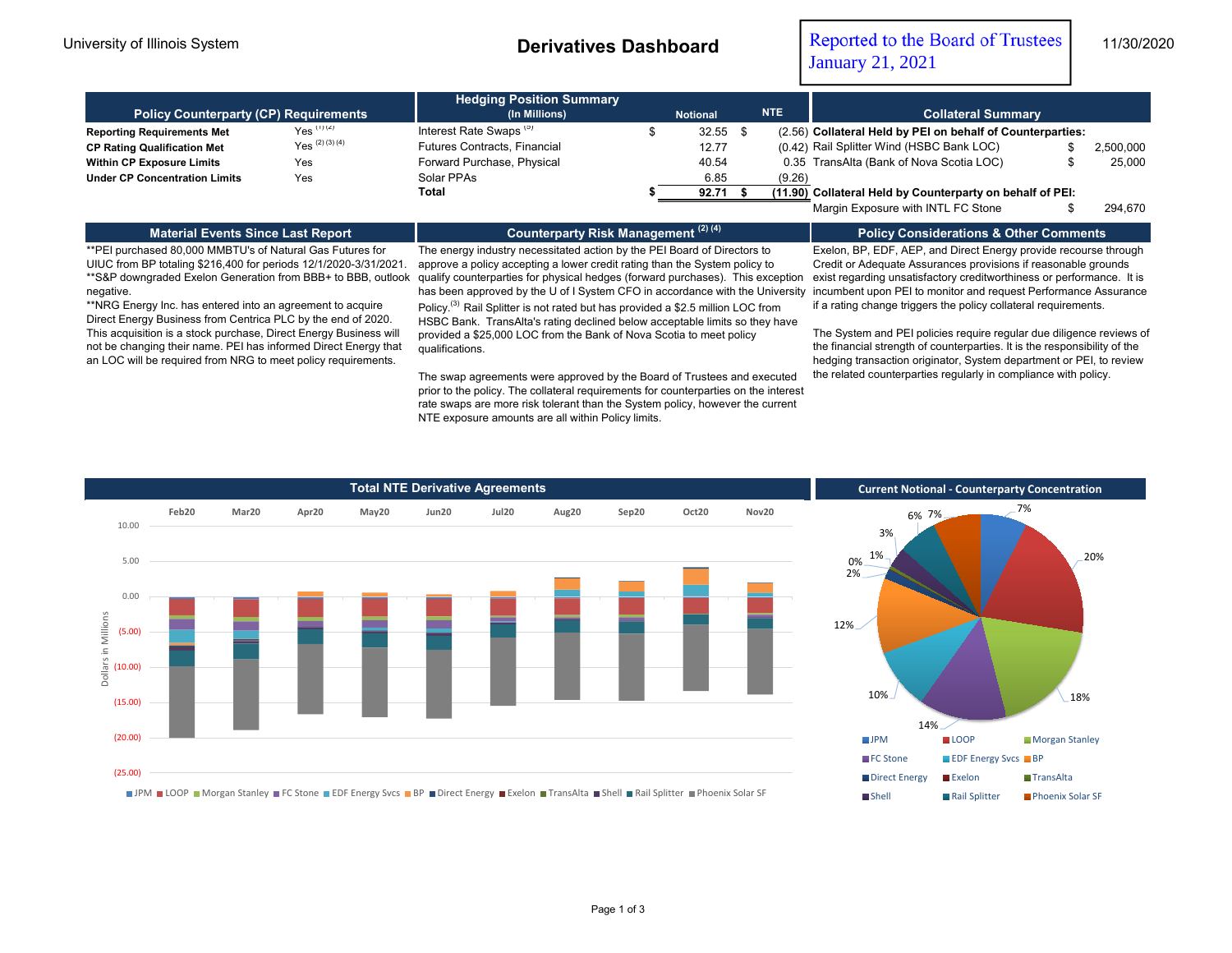|                                                                                                                        |                                           |                                                       |                                                                                                   |                                   |                                                                                                                   |                | -In Millions-        |                                       |                                                                                |                          |                                                 |                                |                                                                         |
|------------------------------------------------------------------------------------------------------------------------|-------------------------------------------|-------------------------------------------------------|---------------------------------------------------------------------------------------------------|-----------------------------------|-------------------------------------------------------------------------------------------------------------------|----------------|----------------------|---------------------------------------|--------------------------------------------------------------------------------|--------------------------|-------------------------------------------------|--------------------------------|-------------------------------------------------------------------------|
| <b>Responsible</b><br>Unit/Dept.                                                                                       | Counterparty                              | <b>CSP</b><br><b>Rated Entity/</b><br><b>Exchange</b> | <b>Bond Rating</b><br>(S&P / Moody's)                                                             | <b>Expires</b><br><b>FY Range</b> | <b>Underlying</b><br><b>Asset / Liability</b>                                                                     |                | <b>Orig Contract</b> | <b>Current Notional</b><br>/ Contract |                                                                                | Market Value *MTM or NTE | <b>System</b><br>Guarantee<br>(Credit<br>Limit) | PCG - LOC<br>(Credit<br>Limit) | Counterparty<br><b>Threshold</b><br>(Collateral<br><b>Requirements)</b> |
| <b>Financial Hedges</b>                                                                                                |                                           |                                                       | <b>Qualifying Rating</b>                                                                          |                                   |                                                                                                                   |                |                      |                                       |                                                                                |                          |                                                 |                                |                                                                         |
| <b>System Interest Rate Swaps</b>                                                                                      |                                           |                                                       | $A - I A3$                                                                                        |                                   |                                                                                                                   |                |                      |                                       |                                                                                |                          |                                                 |                                |                                                                         |
| SO Capital                                                                                                             | Morgan Stanley Capital Morgan Stanley     |                                                       |                                                                                                   |                                   |                                                                                                                   |                |                      |                                       |                                                                                |                          |                                                 |                                | <b>Rating Triggers</b>                                                  |
| Financing                                                                                                              | Services, Inc.                            |                                                       | $BBB+ / A2$                                                                                       | 1/15/2022                         | <b>UIC SC 2008</b>                                                                                                | <b>\$</b>      | 27.40                | 7.11                                  |                                                                                | (0.20)                   |                                                 |                                | Predate Policy                                                          |
| <b>SO Capital</b>                                                                                                      | JP Morgan Chase                           | JP Morgan Chase                                       |                                                                                                   |                                   |                                                                                                                   |                |                      |                                       |                                                                                |                          |                                                 |                                | <b>Rating Triggers</b>                                                  |
| Financing                                                                                                              | Bank, N.A.                                | Bank, N.A.                                            | $A+ / Aa2$                                                                                        | 1/15/2022                         | <b>UIC SC 2008</b>                                                                                                | $\mathfrak{s}$ | 26.85                | 6.90                                  |                                                                                | (0.20)                   |                                                 |                                | <b>Predate Policy</b>                                                   |
| <b>SO Capital</b>                                                                                                      | Loop Financial                            | Deutsche Bank AG                                      |                                                                                                   |                                   |                                                                                                                   |                |                      |                                       |                                                                                |                          |                                                 |                                | <b>Rating Triggers</b>                                                  |
| Financing                                                                                                              | Products, I, LLC                          | (CSP)                                                 | <b>BBB+/A3</b>                                                                                    | 10/1/2026                         | <b>HSFS 2008</b>                                                                                                  | \$             | 40.88                | 18.55                                 |                                                                                | (2.16)                   |                                                 |                                | Predate Policy                                                          |
|                                                                                                                        | <b>PEI Energy Futures Contracts</b>       |                                                       |                                                                                                   |                                   | <b>SUBTOTAL SWAPS \$</b>                                                                                          |                | 95.13                | 32.55                                 |                                                                                | (2.56)                   |                                                 |                                |                                                                         |
| <b>SO Utilities</b>                                                                                                    | <b>INTL FCStone</b>                       | InterContinental                                      |                                                                                                   |                                   |                                                                                                                   |                |                      |                                       |                                                                                |                          |                                                 |                                | None Exchange                                                           |
| Admin                                                                                                                  | Financial Inc.                            | Exchange (ICE)                                        | $BBB+ / A3$                                                                                       | 2021-2028                         | <b>Natural Gas</b>                                                                                                | \$             | 13.65                | 12.77                                 | 12.35                                                                          | (0.42)                   |                                                 |                                | Traded                                                                  |
| <b>Physical Hedges</b>                                                                                                 |                                           |                                                       |                                                                                                   |                                   | <b>SUBTOTAL FINANCIAL</b>                                                                                         | $\mathbf{s}$   | 108.78               | 45.32                                 |                                                                                | (2.98)                   |                                                 |                                |                                                                         |
|                                                                                                                        | <b>PEI Energy Forward Purchases</b>       |                                                       | <sup>3</sup> Qualifying Rating<br>BBB-/Baa3 or BB+/Ba1 with LOC or PCG                            |                                   |                                                                                                                   |                |                      |                                       |                                                                                |                          |                                                 |                                |                                                                         |
| <b>SO Utilities</b>                                                                                                    | <b>BP Canada Energy</b>                   | <b>BP Corporation North</b>                           |                                                                                                   |                                   |                                                                                                                   |                |                      |                                       |                                                                                |                          |                                                 |                                | Adequate                                                                |
| Admin                                                                                                                  | Marketing Corp.                           | America, Inc. (PCG)                                   | $A - / A2$                                                                                        | 2021-2024                         | <b>Natural Gas</b>                                                                                                | S.             | 12.29                | 10.94                                 | 12.28                                                                          | 1.34                     | 10.00                                           | 1.00                           | Assurance                                                               |
| <b>SO Utilities</b>                                                                                                    | <b>Direct Energy Business</b>             |                                                       |                                                                                                   |                                   |                                                                                                                   |                |                      |                                       |                                                                                |                          |                                                 |                                | Adequate                                                                |
| Admin                                                                                                                  | Marketing                                 | Centrica (PCG)                                        | BBB / Baa2                                                                                        | 2021-2024                         | <b>Natural Gas</b>                                                                                                | \$             | 1.72                 | 1.44                                  | 1.50                                                                           | 0.06                     | 2.50                                            | 2.50                           | Assurance                                                               |
| <b>SO Utilities</b><br>Admin                                                                                           | <b>EDF Energy Services,</b><br><b>LLC</b> | <b>EDF Trading Limited</b><br>(PCG)                   | NR / Baa2                                                                                         | 2021-2022                         | <b>Natural Gas</b>                                                                                                | \$             | 10.92                | 8.86                                  | 9.40                                                                           | 0.54                     | 3.00                                            | 3.00                           | Adequate<br>Assurance                                                   |
| <b>SO Utilities</b>                                                                                                    | Morgan Stanley Capital                    |                                                       |                                                                                                   |                                   |                                                                                                                   |                |                      |                                       |                                                                                |                          |                                                 |                                |                                                                         |
| Admin                                                                                                                  | Group, Inc.                               | Morgan Stanley (PCG)                                  | $BB + / A2$                                                                                       | 2023-2026                         | <b>Natural Gas</b>                                                                                                | s.             | 9.39                 | 9.39                                  | 9.34                                                                           | (0.05)                   | 5.00                                            | <b>Unlimited</b>               | <b>Rating Triggers</b>                                                  |
| <b>SO Utilities</b>                                                                                                    | <b>Shell Energy North</b>                 | <b>Shell Energy North</b>                             |                                                                                                   |                                   |                                                                                                                   |                |                      |                                       |                                                                                |                          |                                                 |                                |                                                                         |
| Admin                                                                                                                  | America (US), L.P.                        | America (US), L.P.                                    | $A+/A2$                                                                                           | 2023                              | <b>Natural Gas</b>                                                                                                | S.             | 2.54                 | 2.54                                  | 2.46                                                                           | (0.08)                   | 5.00                                            |                                | <b>Rating Triggers</b>                                                  |
| <b>SO Utilities</b><br>Admin                                                                                           | <b>AEP Energy Partners</b>                | American Electric<br>Power Co. Inc.                   | A- / Baa2                                                                                         | 2023 - 2024                       | Electricity                                                                                                       | \$             | 0.25                 | 0.25                                  | 0.26                                                                           | 0.01                     | 0.50                                            | 0.10                           | Credit Assurance                                                        |
| <b>SO Utilities</b>                                                                                                    | Inc.<br><b>Exelon Generation</b>          | <b>Exelon Generation</b>                              |                                                                                                   |                                   |                                                                                                                   |                |                      |                                       |                                                                                |                          |                                                 |                                |                                                                         |
| Admin                                                                                                                  | Company LLC                               | Company LLC                                           | BBB / Baa2                                                                                        | 2021                              | Electricity                                                                                                       | \$             | 0.16                 | 0.09                                  | 0.08                                                                           | (0.01)                   | 5.00                                            |                                | <b>Credit Assurance</b>                                                 |
| <b>SO Utilities</b>                                                                                                    | Morgan Stanley Capital                    |                                                       |                                                                                                   |                                   |                                                                                                                   |                |                      |                                       |                                                                                |                          |                                                 |                                |                                                                         |
| Admin                                                                                                                  | Group, Inc.                               | Morgan Stanley (PCG)                                  | <b>BBB+/A2</b>                                                                                    | 2021-2023                         | Electricity                                                                                                       | \$             | 1.15                 | 0.56                                  | 0.60                                                                           | 0.04                     | 5.00                                            | <b>Unlimited</b>               | <b>Rating Triggers</b>                                                  |
| <b>SO Utilities</b>                                                                                                    | <b>TransAlta Energy</b>                   | The Bank of Nova                                      |                                                                                                   |                                   |                                                                                                                   |                |                      |                                       |                                                                                |                          |                                                 |                                |                                                                         |
| Admin                                                                                                                  | Marketing (US) Inc.                       | Scotia (LOC)                                          | $A+ / Aa2$                                                                                        | 2021 - 2022                       | Electricity                                                                                                       | \$             | 0.54                 | 0.48                                  | 0.50                                                                           | 0.02                     | 2.50                                            | 0.025                          | <b>LOC</b>                                                              |
| <b>SO Utilities</b>                                                                                                    | <b>Shell Energy North</b>                 | Shell Energy North                                    |                                                                                                   |                                   |                                                                                                                   |                |                      |                                       |                                                                                |                          |                                                 |                                |                                                                         |
| Admin                                                                                                                  | America (US), L.P.                        | America (US), L.P.                                    | $A+/A2$                                                                                           | 2021-2025                         | Electricity                                                                                                       | \$             | 0.58                 | 0.35                                  | 0.35                                                                           | 0.00                     | 5.00                                            |                                | <b>Rating Triggers</b>                                                  |
| <b>SO Utilities</b>                                                                                                    | Rail Splitter Wind Farm HSBC Bank USA,    |                                                       |                                                                                                   |                                   | Electricity                                                                                                       |                |                      |                                       |                                                                                |                          |                                                 |                                |                                                                         |
| Admin                                                                                                                  | <b>LLC</b>                                | (LOC)                                                 | $A+ / Aa3$                                                                                        | 2021-2027                         | Renewable                                                                                                         | \$             | 5.96                 | 5.64                                  | 4.12                                                                           | (1.52)                   | 2.50                                            | 2.50                           | <b>LOC</b>                                                              |
|                                                                                                                        |                                           |                                                       |                                                                                                   |                                   | SUBTOTAL PHYSICALS \$                                                                                             |                | 45.50                | 40.54                                 | 40.89                                                                          | 0.35                     |                                                 |                                |                                                                         |
| <b>Solar PPAs</b>                                                                                                      |                                           |                                                       |                                                                                                   |                                   |                                                                                                                   |                |                      |                                       |                                                                                |                          |                                                 |                                |                                                                         |
| <b>UIUC Energy</b>                                                                                                     | Phoenix Solar South                       |                                                       |                                                                                                   |                                   | Electricity                                                                                                       |                |                      |                                       |                                                                                |                          |                                                 |                                |                                                                         |
| Services                                                                                                               | Farms <sup>(2)</sup>                      |                                                       |                                                                                                   | 12/20/2025                        | Renewable                                                                                                         | \$             | 13.76                | 6.85                                  |                                                                                | (9.26)                   |                                                 |                                |                                                                         |
| <b>Grand Total</b>                                                                                                     |                                           |                                                       |                                                                                                   |                                   | <b>GRAND TOTAL \$</b>                                                                                             |                | 168.04               | 92.71                                 |                                                                                | (11.90)                  |                                                 |                                |                                                                         |
| *Negative termination value means the System or PEI is obligated to the<br>counterparty (transaction is "underwater"). |                                           |                                                       | <b>CP</b> - Counterparty<br><b>CSP - Credit Support Provider</b><br><b>LOC - Letter of Credit</b> |                                   | <b>NTE - Net Termination Exposure</b><br><b>PCG - Parental Company Guarantee</b><br>PEI - Prairieland Energy Inc. |                |                      |                                       | PPA - Power Purchase Agreement<br>SO - System Offices<br>WR - Withdrawn Rating |                          |                                                 |                                |                                                                         |